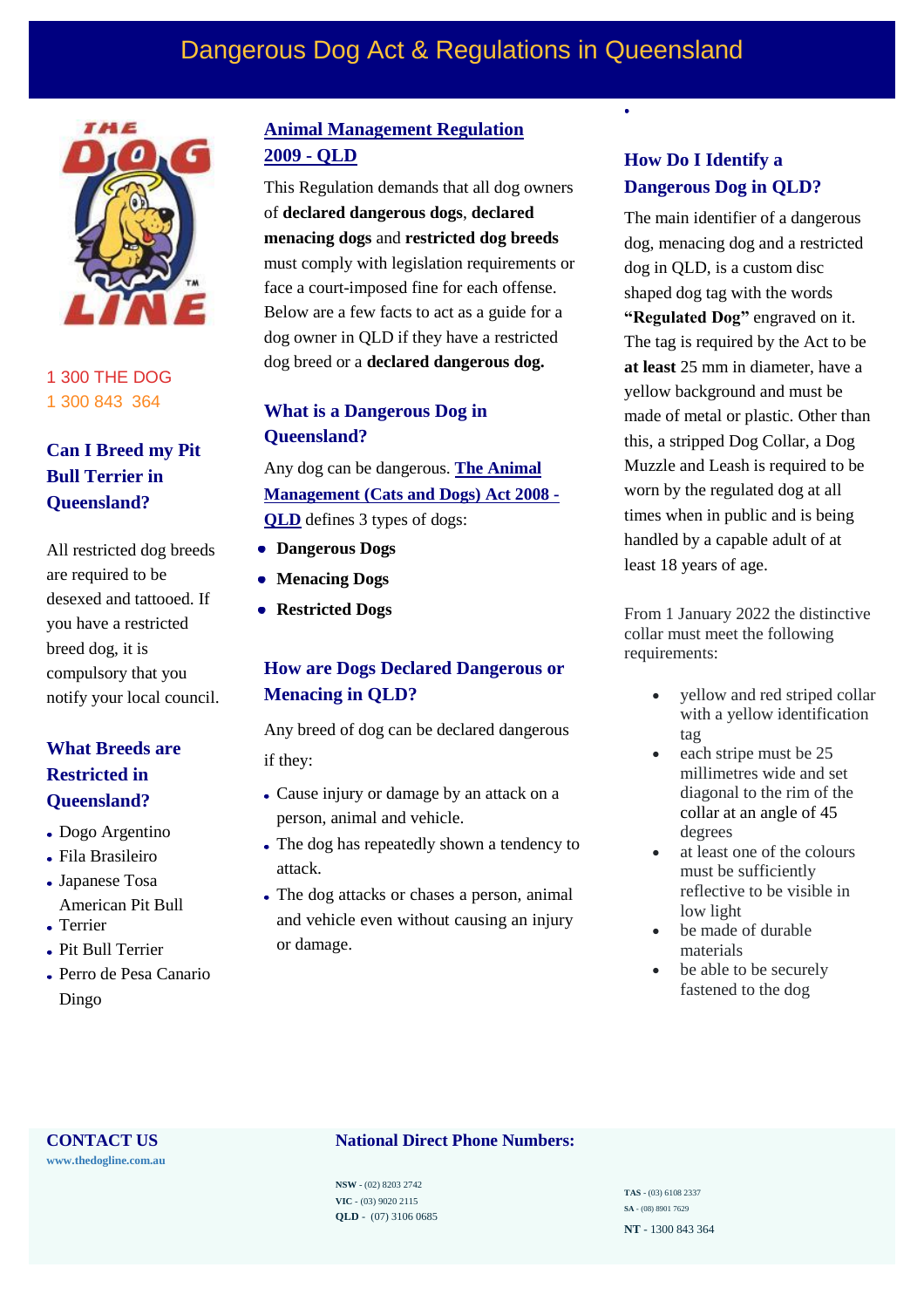## Dangerous Dog Laws in Queensland

## [Animal Management \(Cats & Dogs\) A](https://www.legislation.qld.gov.au/view/html/asmade/act-2008-074)ct 2008 and [Animal Management \(Cats & Dogs\)](https://www.legislation.qld.gov.au/view/html/asmade/act-2008-074)

## [Regulation 2009](http://classic.austlii.edu.au/au/legis/qld/consol_reg/amadr2009335/)

#### **[Identifying Tags for Dangerous](http://classic.austlii.edu.au/au/legis/qld/consol_reg/amadr2009335/s6.html)**

#### **[Dogs in Queensland](http://classic.austlii.edu.au/au/legis/qld/consol_reg/amadr2009335/s6.html)**

#### **Part 2, Division 2, Section 6 of the Regulation states that:**

**(1)** A tag to be attached to a relevant dog's collar must—

**(a)** be metal or plastic; and

**(b)** be disc-shaped; and

**(c)** have a yellow background; and

**(d)** be **at least** 25mm in diameter; and

**(e)** contain the following information—

**(i)** the words 'Regulated Dog';

**(ii)** a 24-hour contact telephone number for the owner of, or any responsible person for, the dog.

**(2)** The information mentioned in *subsection (1) (e)* must be engraved and legible

## **Identifying Collar [for Dangerous](https://www.thedogline.com.au/dangerous-dogs/collars1)  [Dogs in Queensland](https://www.thedogline.com.au/dangerous-dogs/collars1)**

(a.)Yellow & Red Striped Collar with a yellow identification tag (b.) Each stripe must be 25 millimetres at an angle of 45 degree (c.) At least one of the colours must be sufficiently reflective to Be visible in low light.

(d.) Be made of durable materials

(e.) Be able to be securely fastened to the dog.



**BEWARE DANGEROUS** DOG Dangerous Dog Warning Sign  $(QLD)$ .

Click here...



**Menacing Dog Warning Sign**  $(QLD)$ . Click here.



**Restricted Dog Warning Sign**  $(QLD)$ 



## **CONTACT US National Direct Phone Numbers:**

**NSW** - (02) 8203 2742 **VIC** - (03) 9020 2115 **QLD** - (07) 3106 0685

# **[Warning Signs for Dangerous](http://classic.austlii.edu.au/au/legis/qld/consol_reg/amadr2009335/s15.html)**

## **[Dogs \(QLD\)](http://classic.austlii.edu.au/au/legis/qld/consol_reg/amadr2009335/s15.html)**

#### **[Part 2, Division 4, Section 16](http://classic.austlii.edu.au/au/legis/qld/consol_reg/amadr2009335/s16.html) of the [Regulation states that:](http://classic.austlii.edu.au/au/legis/qld/consol_reg/amadr2009335/s16.html)**

The **[sign](https://www.thedogline.com.au/buy/dangerous-dog-sign-qld)** must be of at least the following dimensions— **(a)** 360 mm in height;

**(b)** 260 mm in width.

## **[Section 17 \(](http://classic.austlii.edu.au/au/legis/qld/consol_reg/amadr2009335/s17.html)Quality and type of sign) The [sign must—](http://classic.austlii.edu.au/au/legis/qld/consol_reg/amadr2009335/s17.html)**

**(a)** consist of firm and strong materials; and **(b)** have a yellow background and black border.

#### **[Section 18 \(Information sign must](http://classic.austlii.edu.au/au/legis/qld/consol_reg/amadr2009335/s18.html) [contain\)](http://classic.austlii.edu.au/au/legis/qld/consol_reg/amadr2009335/s18.html)**

**(1)** The sign must contain all of the following words, in the following case— **(a)** for a declared dangerous dog— 'BEWARE —DANGEROUS DOG'; **(b)** for a declared menacing dog—'BEWARE — MENACING DOG'; **(c)** for a restricted dog—'BEWARE— RESTRICTED DOG';

**(2)** The words must be—

- **(a)** indelible; and
- **(b)** legible; and
- **(c)** black; and

**(d)** for the words in *subsection (1) (a)* , *(b)* or

*(c)* —approximately 50 mm in height; and

**(e)** for the words in *subsection (1) (d)*

— approximately 15 mm in height.

**[www.thedogline.com.au](https://www.thedogline.com.au/)**

**TAS** - (03) 6108 2337 **SA** - (08) 8901 7629 **NT** - 1300 843 364